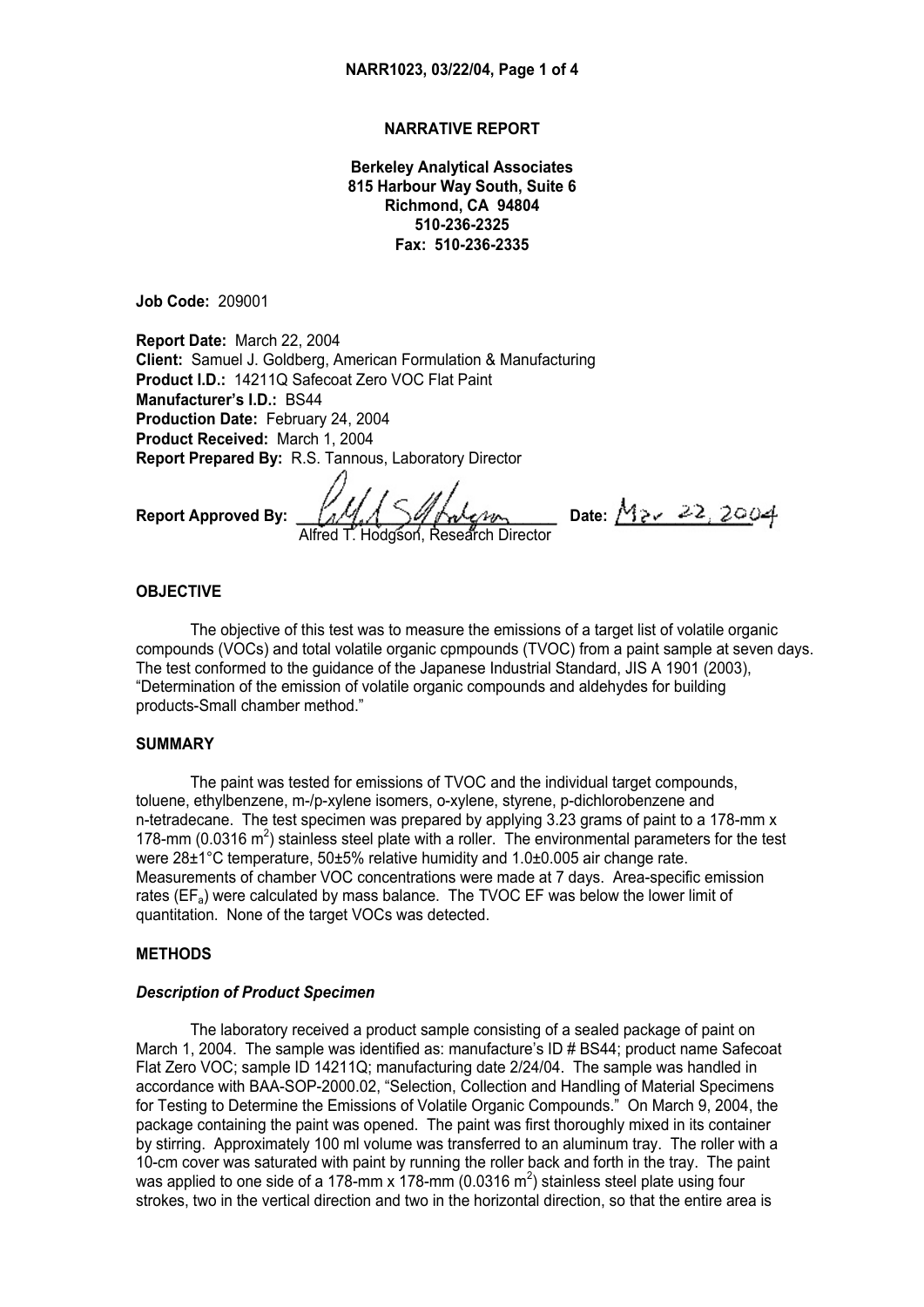uniformly covered. 3.23 Grams of paint were applied in a single film. The coated surface area was 0.0316 m2. The test specimen was placed on an open wire shelf in a chamber for testing.

## *GC/MS Analysis of VOCs*

 The methods used for the sampling and analysis of VOCs are based on U.S. EPA Methods TO17, "Determination of Volatile Organic Compounds in Ambient Air Using Active Sampling Onto Sorbent Tubes" and TO1, "Determination of Volatile Organic Compounds in Ambient Air using Tenax Adsorption and Gas Chromatography/Mass Spectrometry (GC/MS)."

 The multisorbent samplers (Model No. ST-032, Envirochem, Inc.) used for the collection of VOC samples contain Tenax-TA, Ambersorb XE-340 and activated charcoal, in series. With these samplers,  $C_4$  to  $C_{16}$  nonpolar and moderately polar volatile organic compounds (VOCs), and many  $C_1$  to  $C_3$  compounds, depending upon functional group, are quantitatively collected. Highly reactive and very volatile compounds, such as formaldehyde, cannot be analyzed using these samplers.

 The samplers are thermally desorbed, and the samples are introduced into a Hewlett-Packard 5971A GC/MS system using a UNACON 810 concentrating system (Envirochem, Inc.). Prior to analysis, an internal standard (ISTD) is added to each sampler. The ISTD is 121 ng of bromofluorobenzene (BFB). The ISTD is used to check on the operation of the system, to provide a retention-time marker, and for quantitative analysis. The GC/MS is operated in the SCAN mode over a mass range of *m/z* 33-300.

 For qualitative analysis, the spectra of peaks from the total-ion-current chromatograms are first compared to spectra contained in a database of commonly occurring VOCs. This database was created by BAA from analyses of pure compounds. If a spectrum of a compound matches a spectrum of a compound in the database and if the compounds' retention times also match, then the identification is considered to be "confirmed." If no match is obtained, then the spectrum is compared to spectra contained in the NIST database of approximately 129,000 spectra. Such identifications are considered to be "tentative."

 For the quantitative analysis of total VOCs (TVOC) in a sample, the GC/MS total-ioncurrent (TIC) chromatogram is integrated over a retention-time (RT) interval of 15 - 50 minutes using parameters that capture almost all of the TIC area in a sample. The integrated areas less the area of the ISTD are summed. The mass of the compounds represented by the sum is calculated relative to the known amount of the ISTD that is added to the sampler. The calculation uses the response factor for toluene relative to BFB, the ISTD. This relative response factor (RRF) is 1.63. Because there can be substantial variation in the TIC response of different classes of compounds, the measurement of TVOC is less accurate than the calibrated measurement of individual VOCs.

 For the quantitative analysis of individual VOCs, multi-point internal-standard calibrations are prepared using pure compounds. Standards of the more volatile compounds are prepared by injecting microliter quantities of mixtures of the compounds into static dilution bottles. Gas volumes are withdrawn from the static dilution bottles and transferred to conditioned samplers using gas-tight syringes. Standards of the less volatile compounds are prepared by making serial dilutions in an appropriate low-boiling solvent and injecting microliter quantities of the dilute standards directly onto samplers containing Tenax. Samplers containing standards are analyzed in the same manner as field samples.

# *Testing for Emissions of VOCs from Products Using Small-Volume Chambers*

 The methods used for the measurement of emissions of VOCs from this product specimen are based on the Japanese Industrial Standard, JIS A 1901 (2003), "Determination of the emission of volatile organic compounds and aldehydes for building products-Small chamber method," English edition.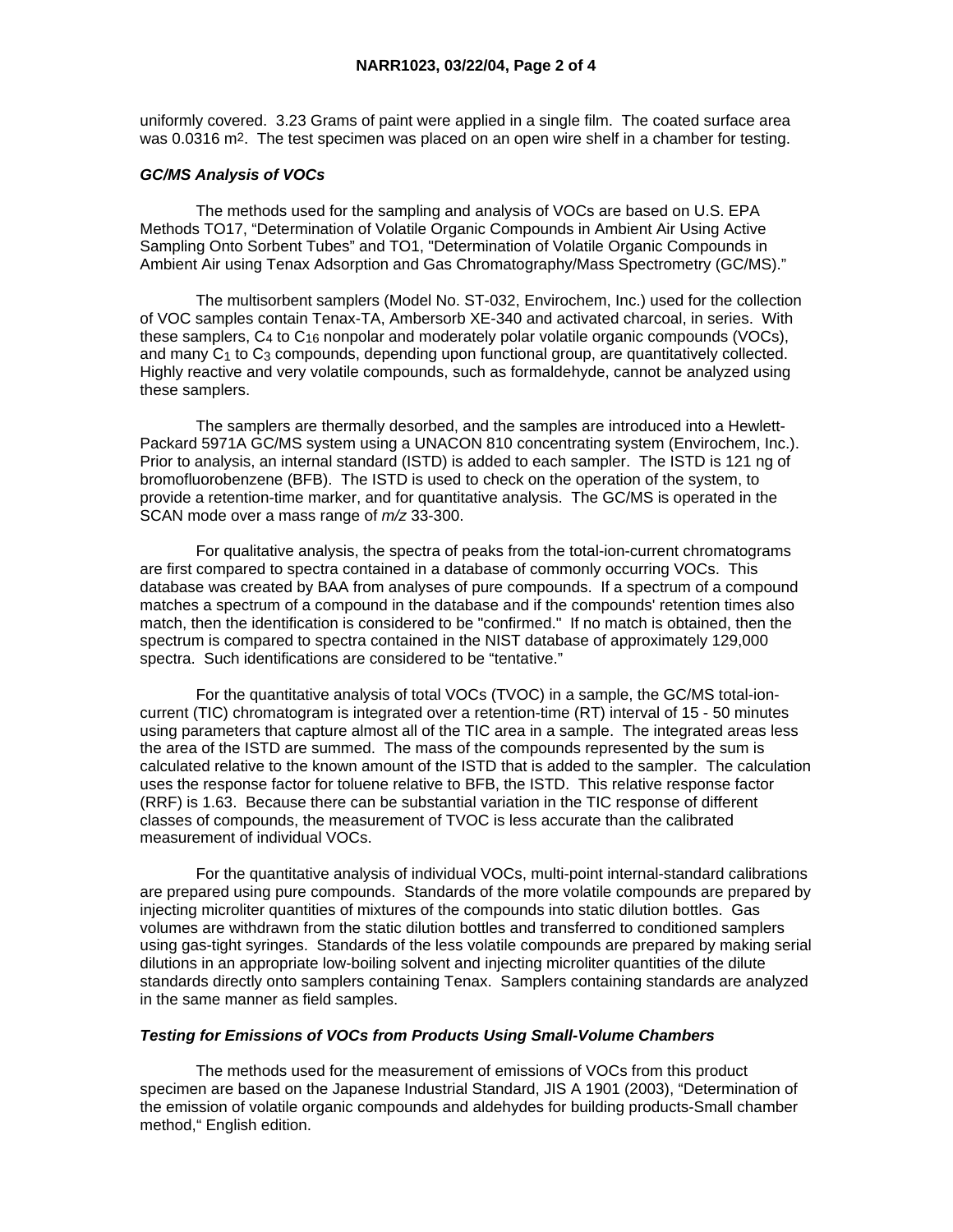The chamber consists of a 67-L, stainless steel cylindrical vessel with a stainless-steel lid equipped with three fittings. The chamber is held in an incubator that is maintained at  $28\pm1^{\circ}$  C. Purified air from a clean air generator is introduced into the chamber through one fitting with a stainless-steel tubing extension. The inlet flow rate of  $1.12\pm0.06$  standard L min<sup>-1</sup> is regulated with electronic mass-flow controllers (calibrated at 25° C and 1 atm. pressure). The gas stream is split into two streams. One of these is passed through a bubbler containing distilled water. This saturated gas stream is mixed with the dry gas stream to produce a humidified gas stream with a relative humidity (RH) of 50±5% that is then introduced into the chamber. A humidity probe (Model HMD 30YB, Vaisala) is inserted into the chamber through a second fitting on the lid. Chamber temperature and humidity are measured and recorded throughout the test. Gas exits and is sampled for the analytes of interest at the other fitting on the lid. Atmospheric pressure at the laboratory is near 1 atm. Prior to use, the chamber and fittings are cleaned by washing them with hot water and a detergent.

 A clean, empty chamber is operated at the same testing conditions for at least three hours prior to a test. Chamber background concentrations are measured. Then, the chamber is opened and the material specimen is positioned on a wire rack approximately near the center of the chamber. To initiate a test, the chamber is sealed and ventilated. At specified times, gas samples are collected at the chamber exhaust. The sample flow rates are regulated with electronic mass-flow controllers (calibrated at 25° C and 1 atm. pressure). Samples for VOCs are collected on multisorbent samplers at a flow rate of 100 standard cm<sup>3</sup> min-1. For this test, 3-L gas samples for the analysis of TVOC and individual target VOCs were collected 7-days after initiating the test period. The parameters for the emissions test are summarized in Table 1.

| Value                 |
|-----------------------|
| 0.067                 |
| Stainless steel       |
|                       |
| 178 x 178             |
| 0.0316                |
| 0.472                 |
| 3.23                  |
| $0.067 \pm 0.003$     |
| $28 \pm 1$            |
| <b>Humidified Air</b> |
| $50 \pm 5$            |
| 7                     |
|                       |

| <b>Table 1</b> . Parameters for a VOC emission test conducted in a small-scale environmental |
|----------------------------------------------------------------------------------------------|
| chamber.                                                                                     |